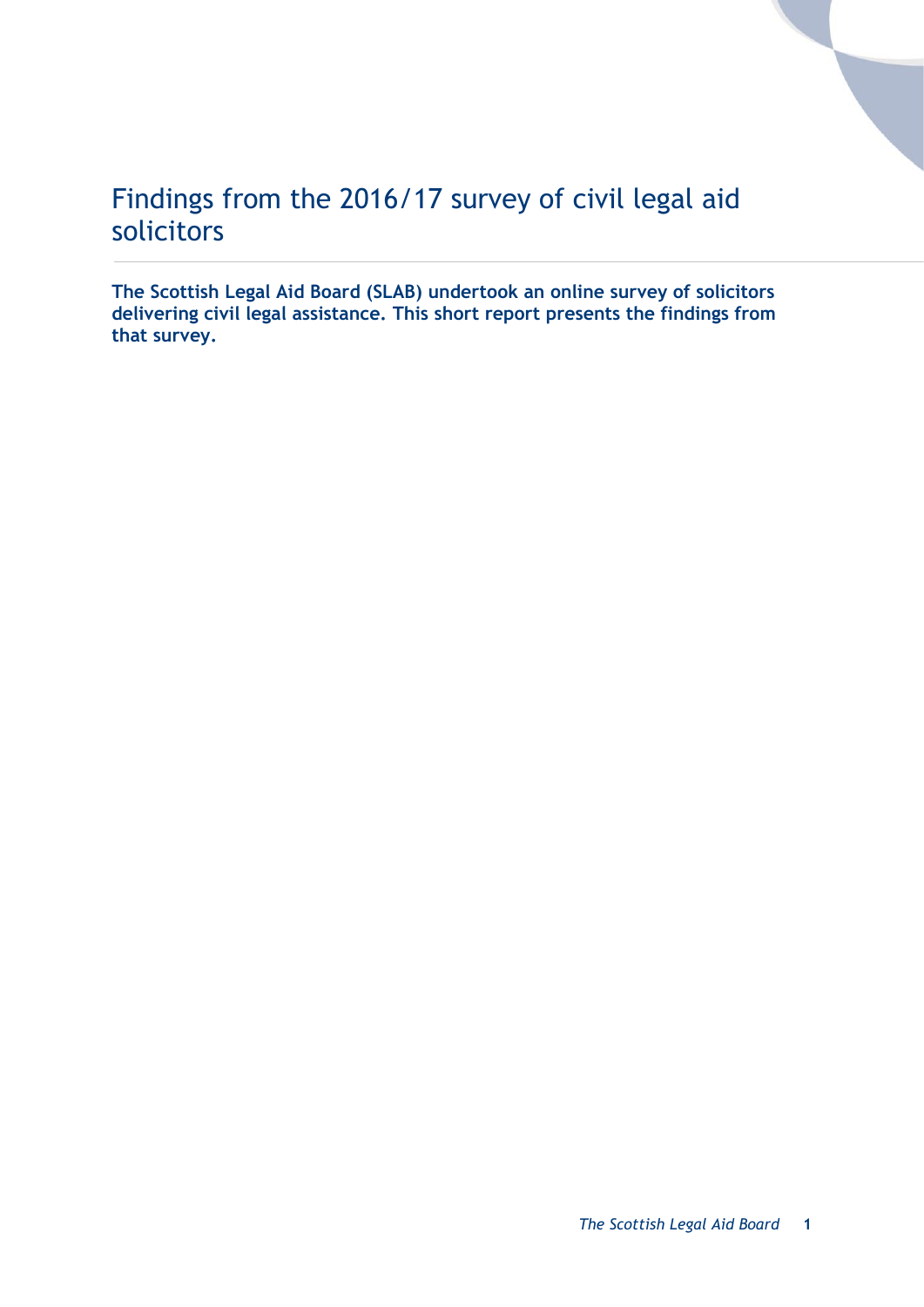# Introduction

## Why we needed the research

1. The aims of the 2016/17 survey were to explore solicitor satisfaction with SLAB services, in order to give us a baseline of satisfaction. We used guidance on the drivers of satisfaction on public services to help develop the survey questions.<sup>1</sup> The guidance identified 5 key drivers of satisfaction as: 'delivery', 'timeliness', 'information', 'professionalism' and 'staff attitude'. These are reflected in the analysis below.

2. We have undertaken solicitor surveys in the past, most recently in 2010 and 2013. The focus of these was much wider than the current survey; including collecting information on business structures and the supply of, and demand for, civil legal aid services across Scotland. A limited number of questions on satisfaction were asked in previous years. There are significant differences in methodology, question wording and sampling strategy between now and then. This means that we cannot make reliable comparisons between the 2016/17 survey and earlier surveys.

## How the research was carried out

3. The online questionnaire was developed in-house. The survey was open from 21 November 2016 to 10 January 2017. An invitation to take part was sent to all 1290 solicitors who had applied for civil legal aid or submitted an Advice & Assistance (A&A) intimation between 1 October 2015 and 30 October 2016 and for whom we had a valid email address.

4. Prior to sending the invitation solicitors were categorised by the research team depending on how many civil legal aid applications and civil advice & assistance (A&A) intimations they had submitted during the 12 month period. The basis for the groups was the evidence from SLAB's data that 20% of practitioners do 80% of the work. For A&A, 20% of solicitors made an average of 6 or more intimations per month. For civil legal aid, 26% of solicitors made an average of 2 or more applications per month.

- 5. Solicitors were put into the following groups:
	- Group 1: 166 people made 2 or more applications and 6 or more intimations monthly;
	- Group 2: 186 made 2 or more applications and fewer than 6 intimations monthly;
	- Group 3: 98 made fewer than 2 applications and 6 or more intimations monthly;
	- Group 4: 841 made fewer than 2 applications and fewer than 6 intimations monthly.

<sup>-</sup><sup>1</sup> "The Drivers of Satisfaction with Public Services", Cabinet Office for the Office of Public Services Reform. 2004.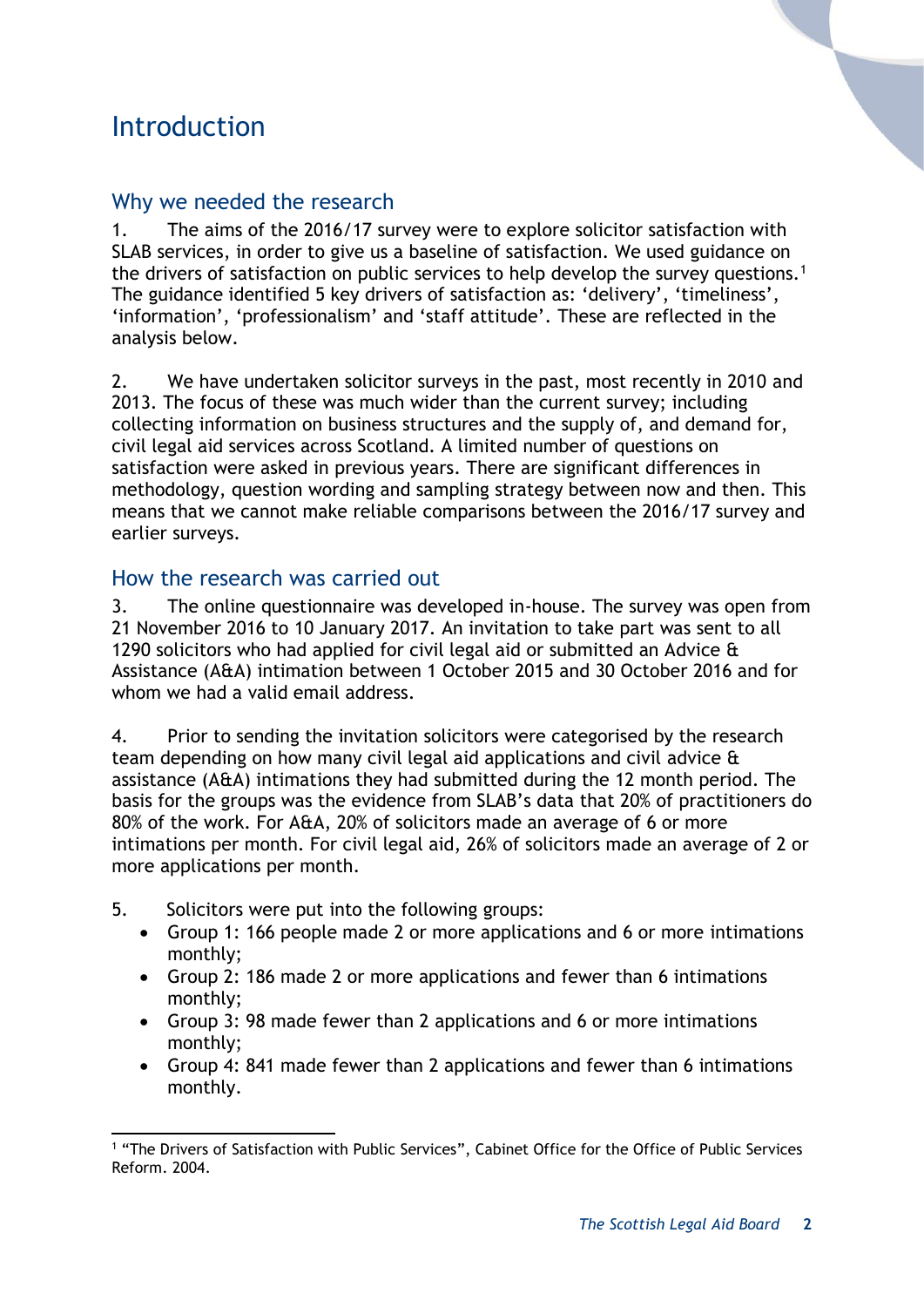6. The overall response rate was 12% (157 people); with the highest response from group 2 (17% - 31 people) and the lowest from group 4 (10% - 88 responses). The analysis of the responses has been weighted to reflect the make up of the civil solicitor population (based on the above groupings) in the time period used.

7. The survey consisted of 9 'closed' (tick box) questions and 1 open question. The closed questions asked solicitors to rate their satisfaction or agreement with statements about SLAB services to solicitors. Most of the closed questions were multipart, meaning that SLAB was rated on a total of 32 measures.

8. The ratings were from 1 to 5, with 1 indicating 'completely dissatisfied' or 'completely disagree' and 5 'completely satisfied' or 'completely agree'. There was also a 'don't know' option. The open question asked solicitors for their comments on SLAB processes and procedures.

9. The Research Team at SLAB were responsible for analysing and reporting on the findings. 'Positive' satisfaction or agreement ratings in the following analysis use the combined response ratings of '4' and '5', 'negative' satisfaction or agreement ratings use the combined response ratings of '2' and '1'. A response of '3' can be interpreted as neutral or having no strong views.

10. The findings presented below use percentages based on weighted figures. Weighting was used to help adjust for lower response rates amongst some of the groups of solicitors. This will help us make more reliable comparisons from surveys in the future. These findings also incorporate context and interpretation, this was gathered from within SLAB during presentation and action planning sessions based around the survey findings. These took place during March 2017.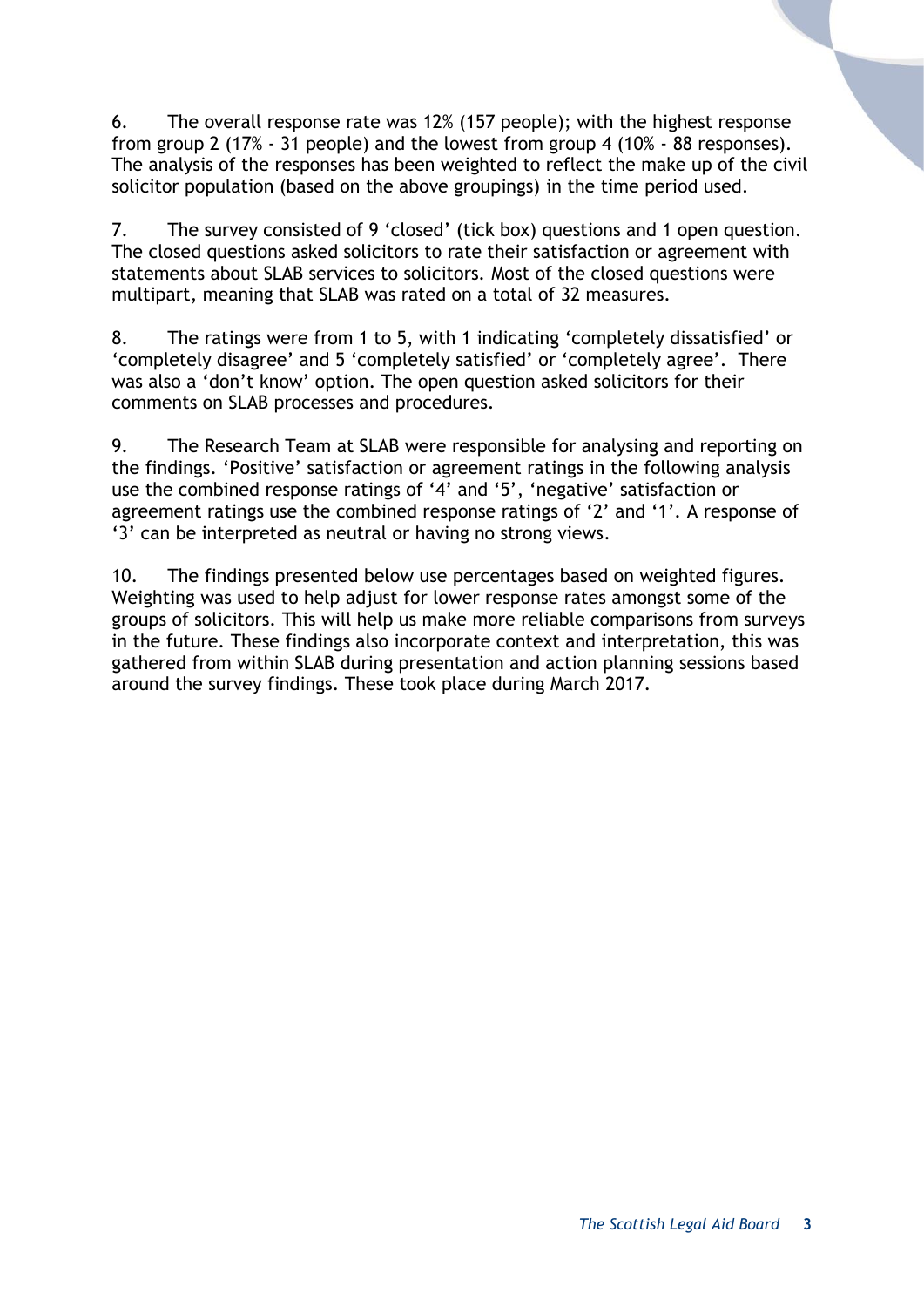# Findings

### **Overview**

12. The research showed that solicitors are most satisfied with the service offered by SLAB staff, and least satisfied with timeliness elements of the service.

13. There was also dissatisfaction with various other aspects of service delivery; for instance a perceived lack of consistency on decisions, which was a key issue alongside timeliness.

14. Comments made by solicitors supplied detail and clarity; they included suggestions for improvement as well as describing the perceived impact on applicants and solicitors themselves. The suggestions for improvements will be considered, either through forthcoming system and process change projects, or as part of on-going improvement work.

15. SLAB encourages any solicitors with specific problems with Legal Aid Online (LAOL), or suggestions for improvement to LAOL, to give details through the legal Aid Online feedback form. This allows SLAB to prioritise and resolve problems. It also enables SLAB staff to contact solicitors directly if needed, for instance to get more information about an issue.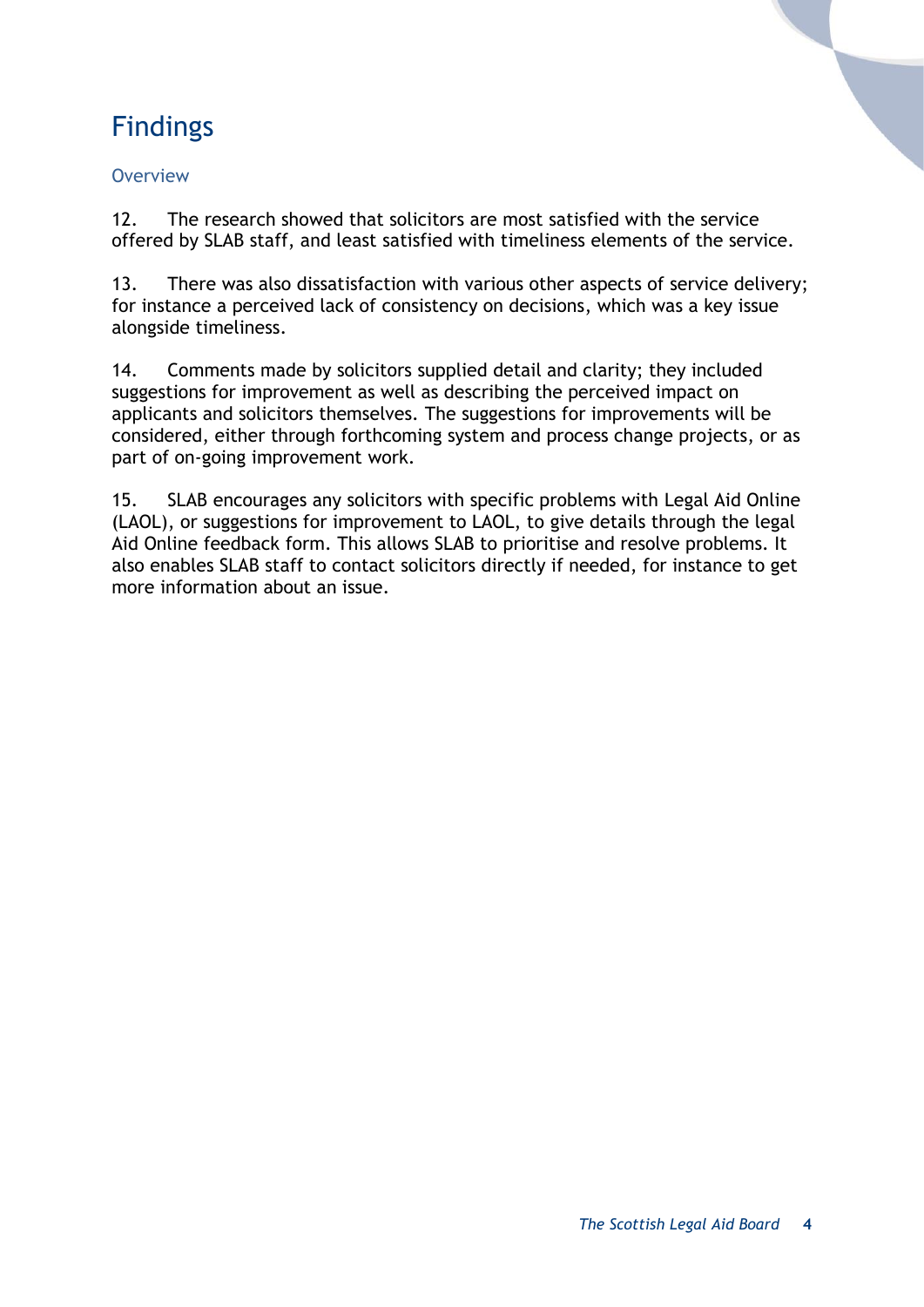#### **Delivery**

17. Quality of service delivery has been shown to be the most important factor in driving satisfaction among users of public services. Many questions in the civil solicitors' survey (13 out of 32) were about service delivery.

18. In general, solicitors were more positive about measures in relation to the A&A/ABWOR process compared with those in relation to the civil legal aid process.

19. Over two-thirds of solicitors responding to the survey were dissatisfied with the consistency of decisions on civil legal aid applications and accounts. This finding has been shared within SLAB.

20. Forty-one percent of respondents were positive about the ease of navigating legal aid online (LAOL). The open-ended comments highlighted some specific and general difficulties solicitors had experienced when using LAOL. These have been shared with the appropriate departments within SLAB.

21. The majority of solicitors felt that SLAB provides a poor service for civil legal aid applicants. However, this is not widely reflected in the 2016/17 survey of applicants for civil legal aid, which can be downloaded from [https://www.slab.org.uk/about-us/what-we-do/research/stakeholder/.](https://www.slab.org.uk/about-us/what-we-do/research/stakeholder/) It may reflect different expectations from solicitors and applicants.

22. Reflecting the closed questions, lack of consistency was a key theme from solicitor comments. Some solicitors described the negative effect that they felt this had on their relationship with SLAB. Solicitors also commented about how the set-up of the civil legal aid process impacts on delivery. Key themes around this included perceived bureaucracy and additional work for solicitors required by the structure of the process.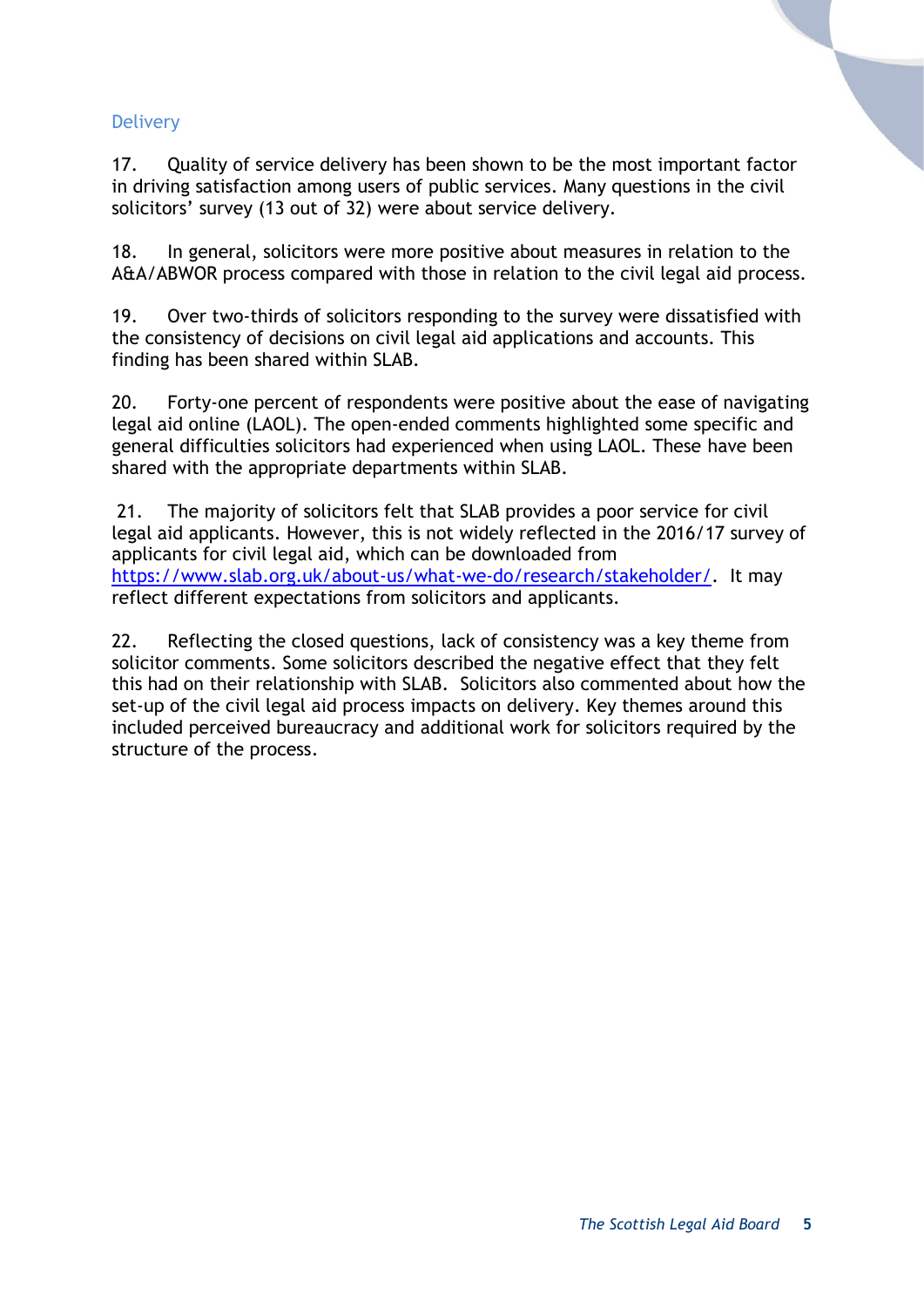#### Responses to 'delivery' questions





*Total number of responses: 155*

*Question 2a - How far do you agree that SLAB tries to improve the operation of civil legal aid? (Fig. 2)*



*Total number of responses: 144*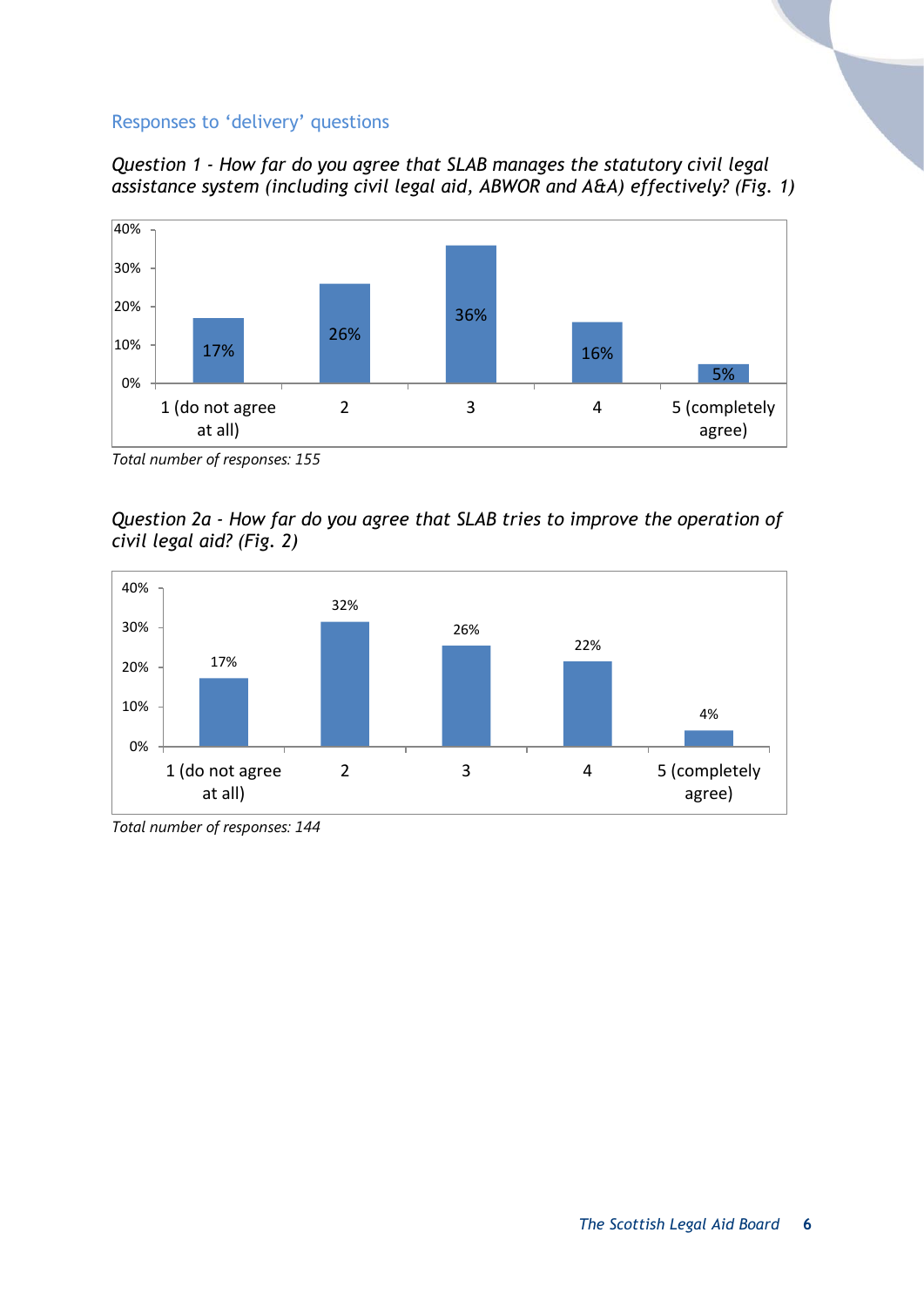*Question 2b - How far do you agree that SLAB provides a good service for applicants? (Fig. 3)*



*Total number of responses: 143*





*Total number of responses: 147*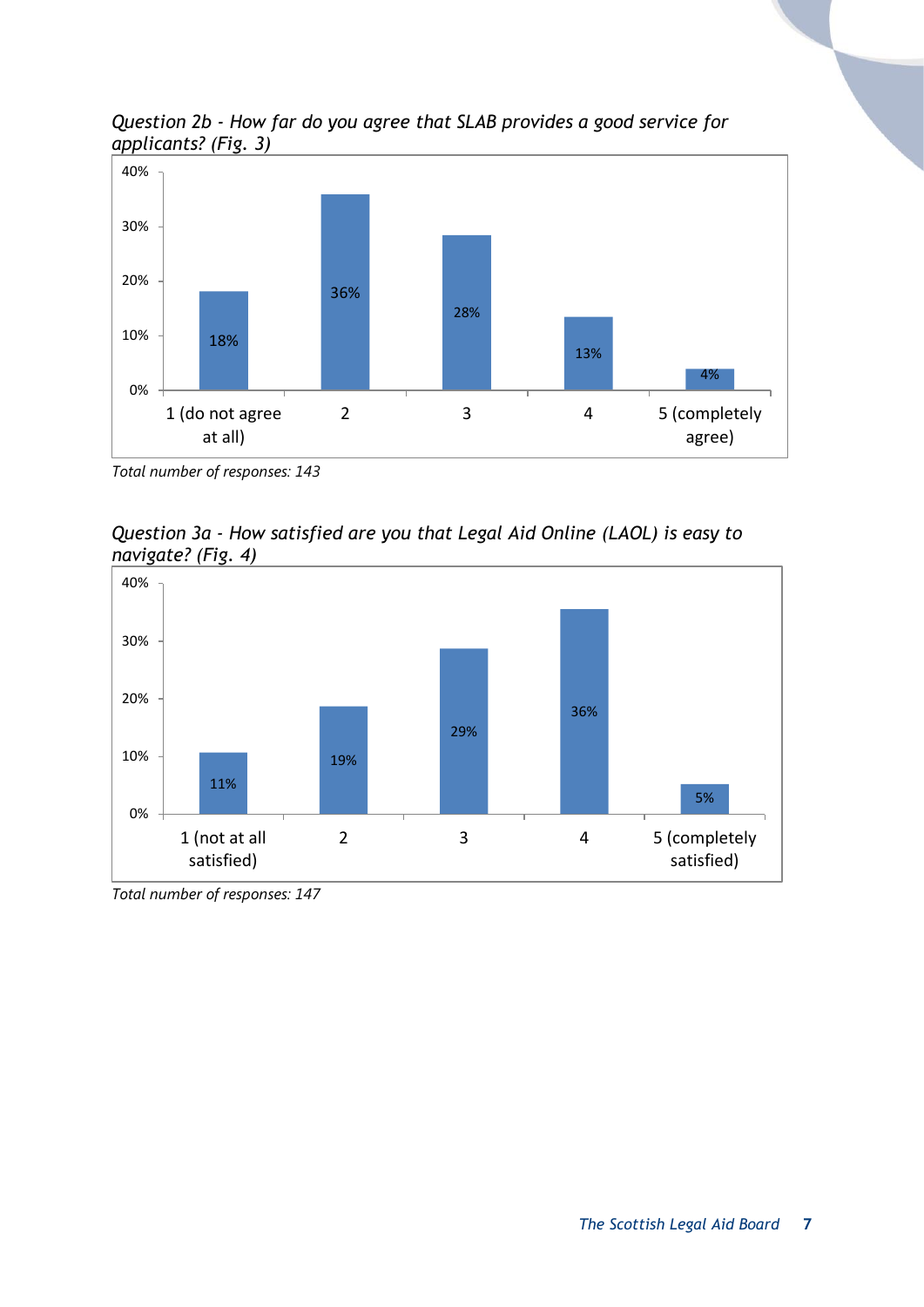*Question 4b - In general how satisfied are you with how easy it is to navigate guidance on applications? (Fig. 5)*



*Total number of responses: 137*

*Question 5a - In general how satisfied are you with the efficiency of the civil legal aid applications process? (Fig. 6)*



*Total number of responses: 136*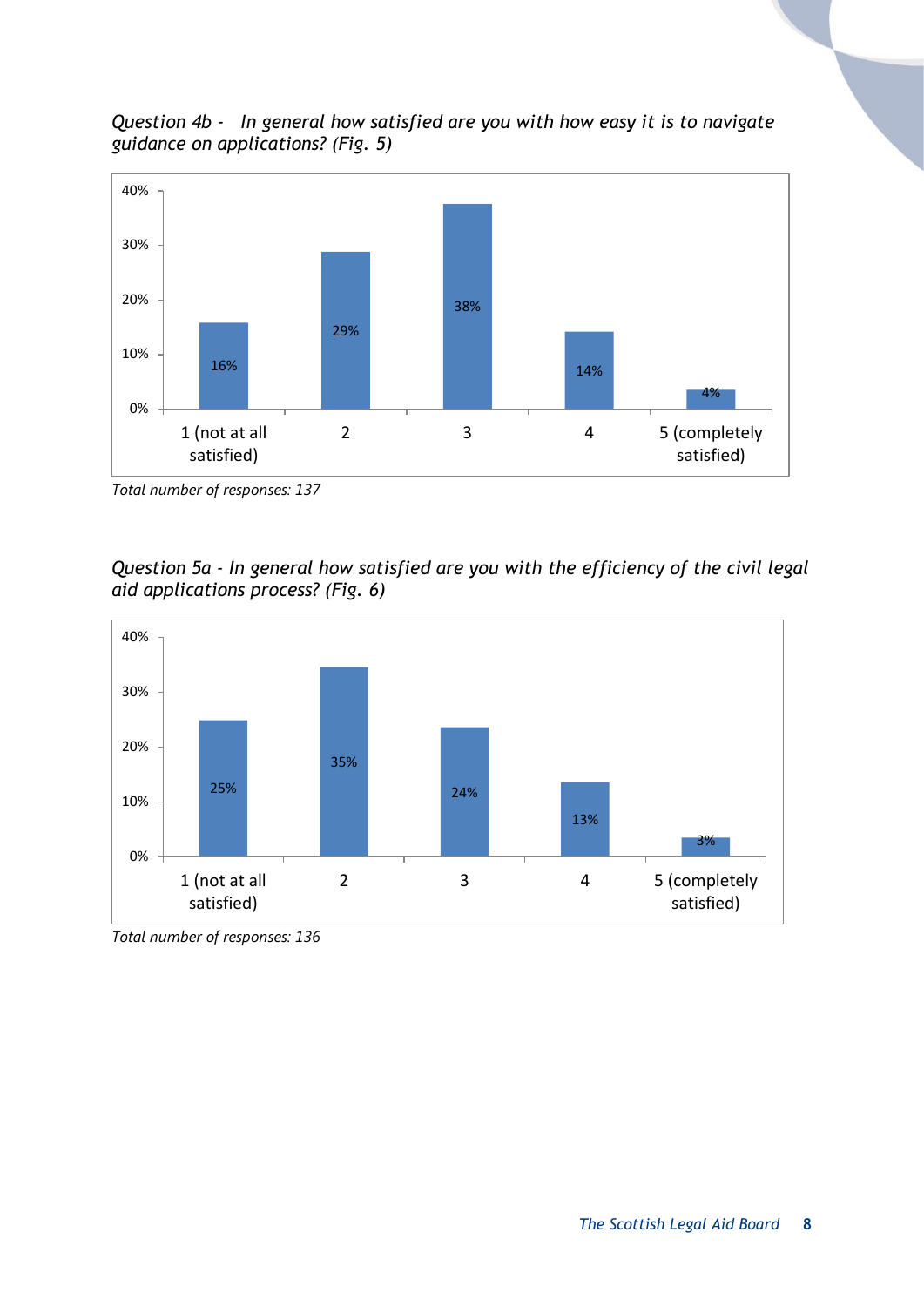*Question 5d - In general how satisfied are you with how consistent decisions on civil legal aid applications are? (Fig. 7)*



*Total number of responses: 134*





*Total number of responses: 134*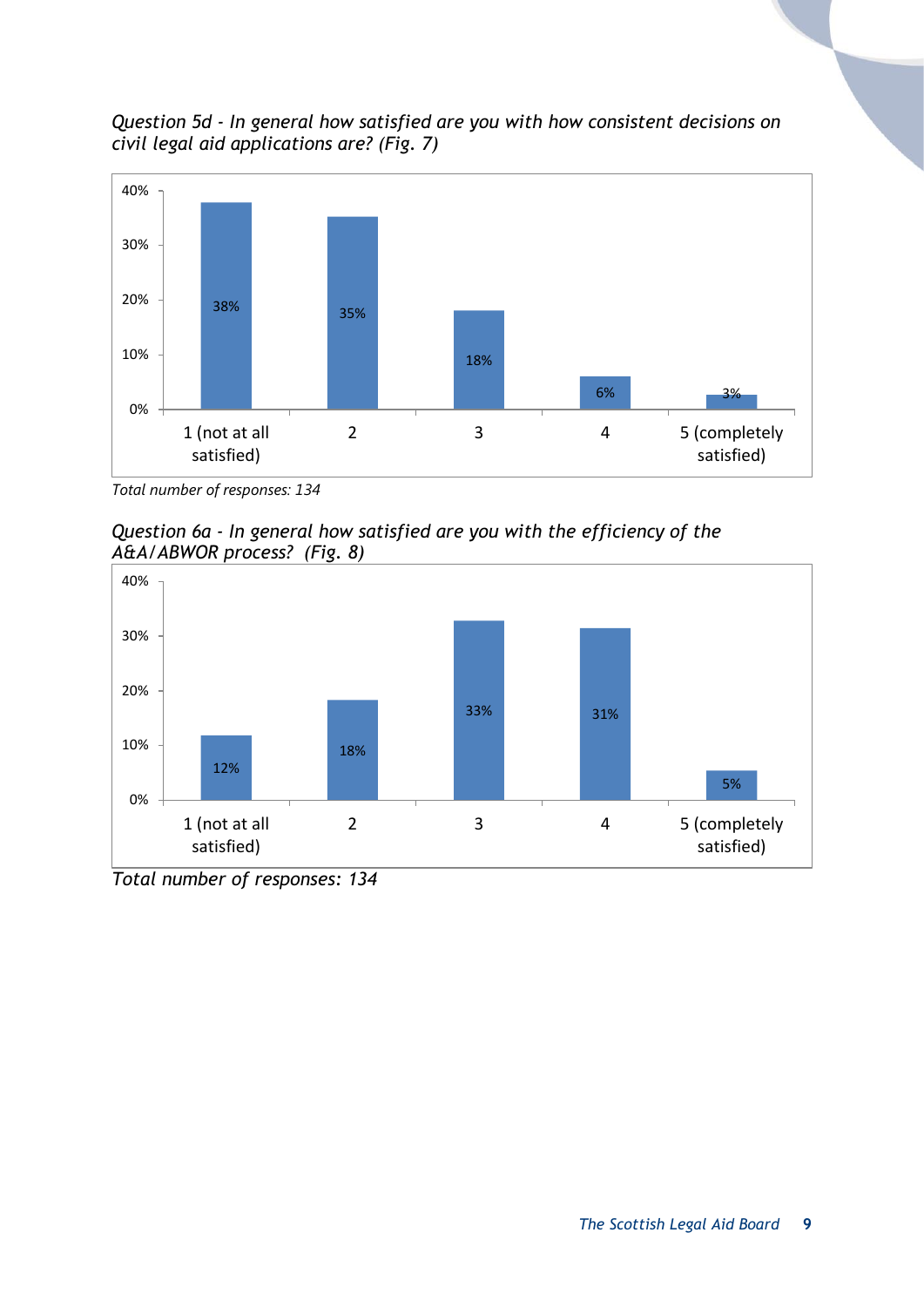

*Question 6c - In general how satisfied are you with how consistent decisions on A&A / ABWOR are? (Fig. 9)*

*Question 7c - In general how satisfied are you with the ease of navigating guidance on accounts? (Fig. 10)*



*Total number of responses: 121*

*Total number of responses: 133*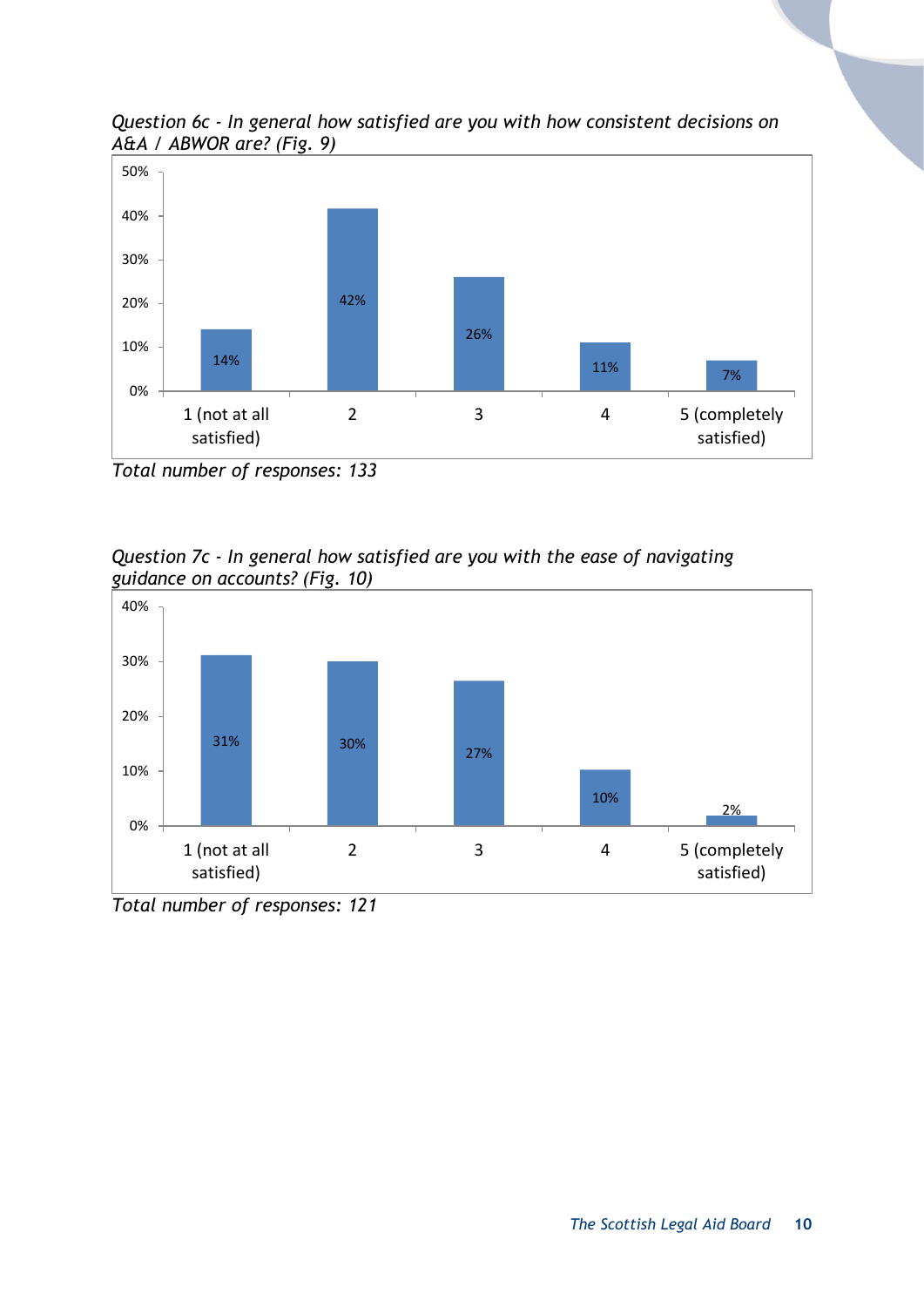*Question 7e - In general how satisfied are you with how consistent decisions on accounts are? (Fig. 11)*



*Total number of responses: 124*





*Total number of responses: 121*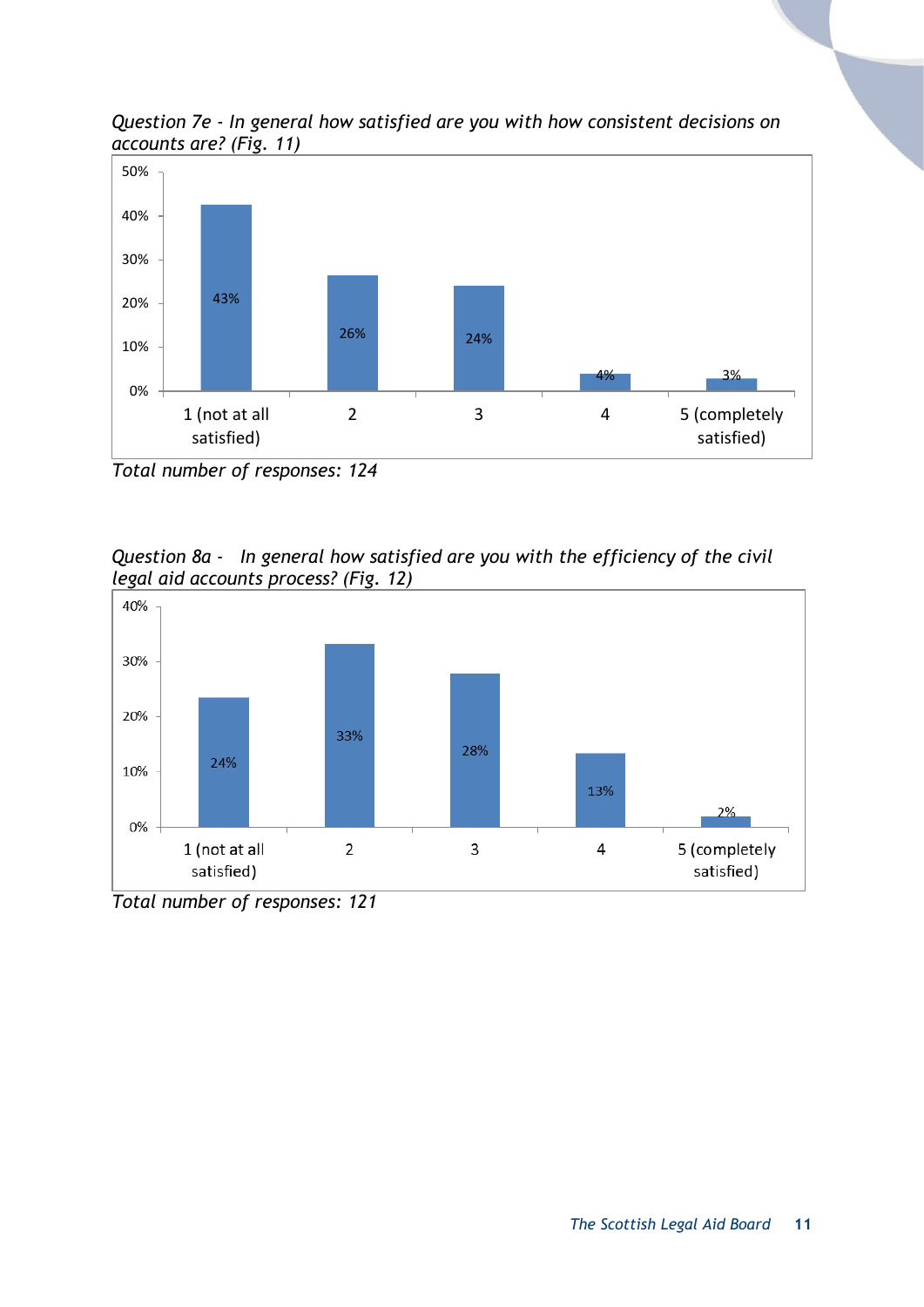



*Total number of responses: 121*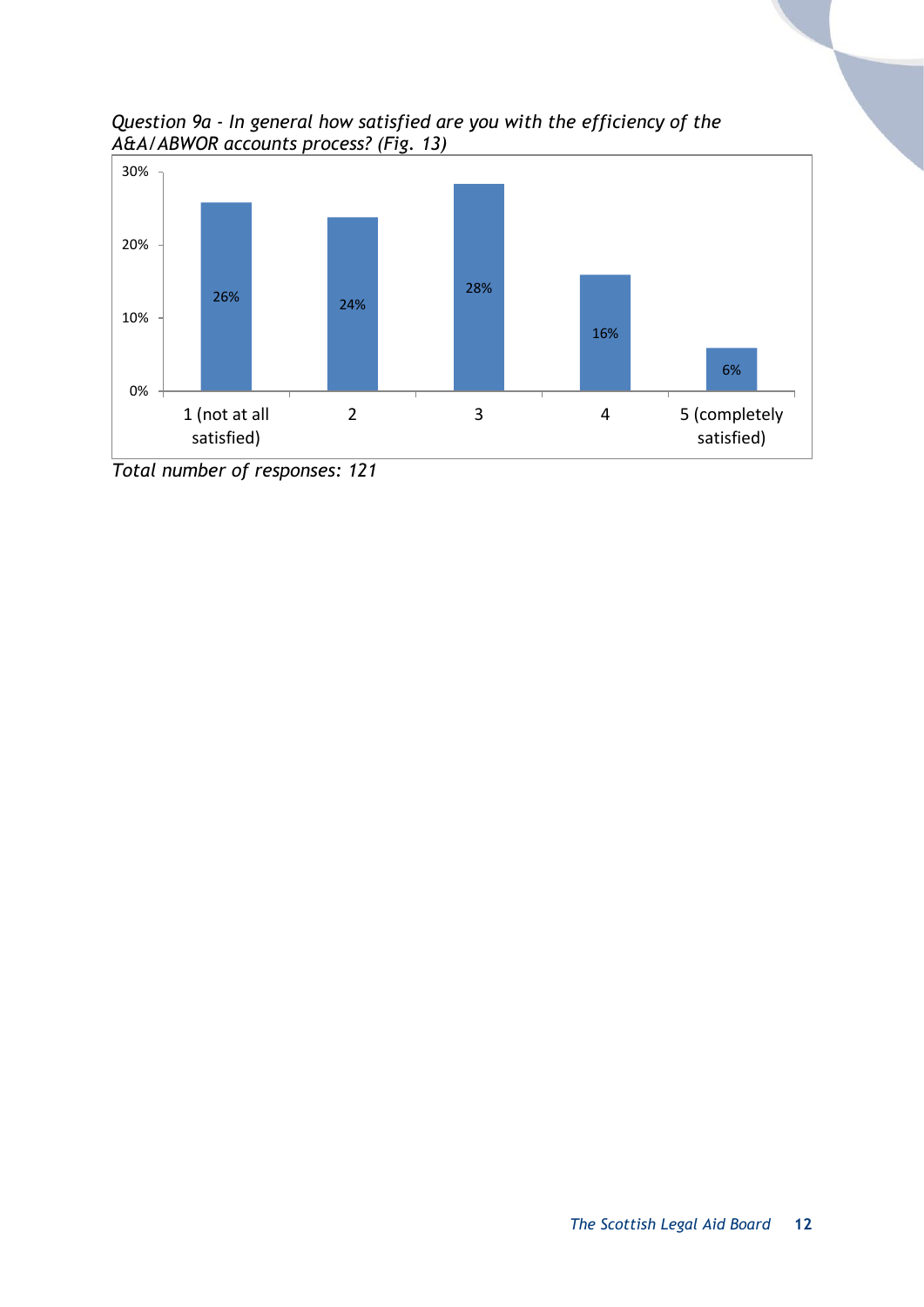#### Timeliness measures

24. The research confirms the importance of SLAB's focus on timeliness. Solicitors were asked to rate their satisfaction on speed of decisions and number of interactions on A&A/ABWOR or civil legal aid applications and accounts. Over half of respondents rated themselves 'dissatisfied' on 6 out of the 7 timeliness measures. The exception to this was 'number of interactions on A&A/ABWOR' (Fig. 16), where the largest group (43%) had no strong views (rating of '3'); even so, twice as many solicitors were dissatisfied than were satisfied on this measure.

25. Some solicitors commented on overall time taken on applications, and the negative effect they felt this had on applicants. They also described how processes seen as bureaucratic caused solicitors to spend additional time (compared with the private client process) at both the applications and accounts stages.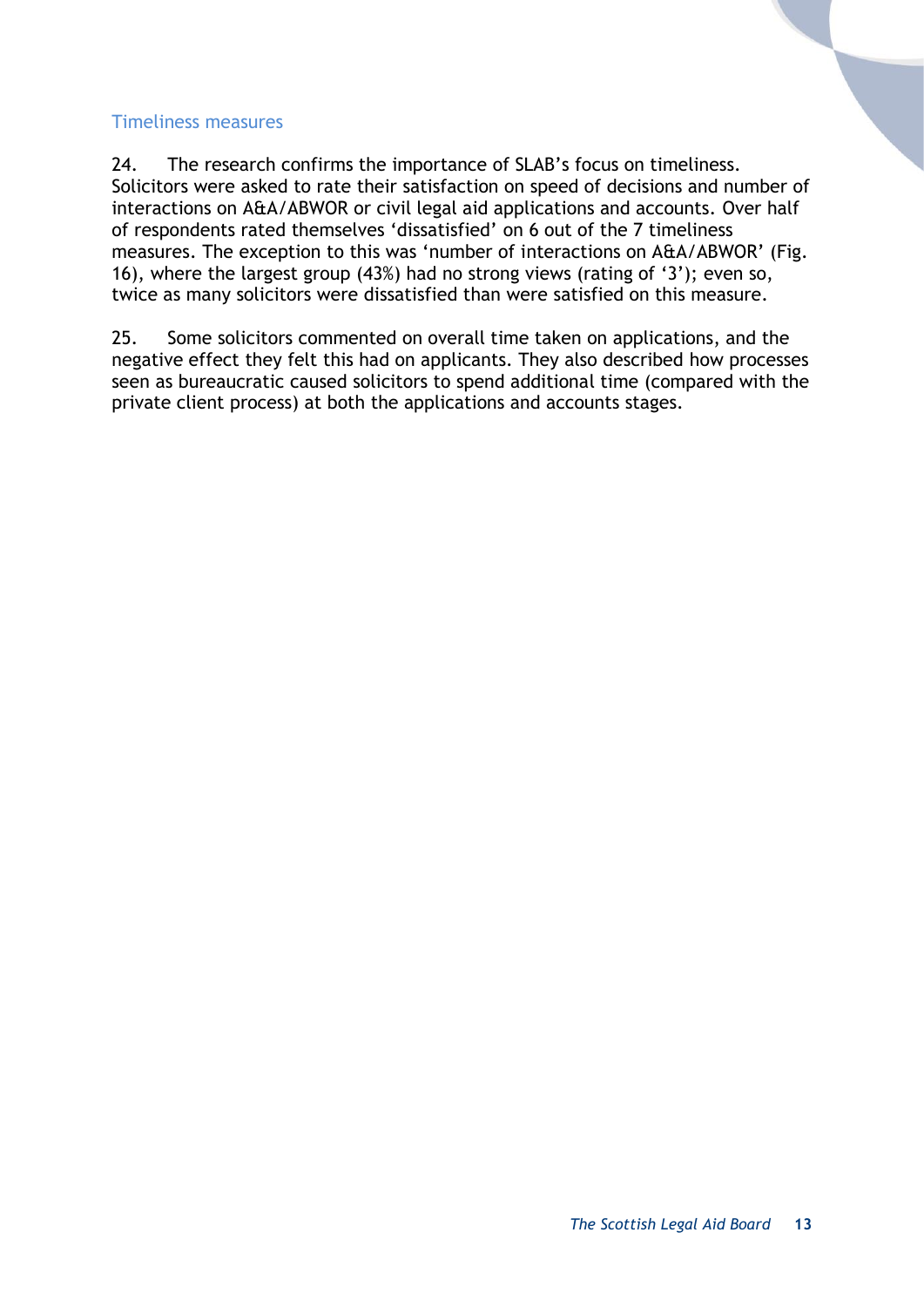#### Responses to 'timeliness' questions



*Question 5b - In general how satisfied are you with the speed of decisions on civil legal aid applications? (Fig. 14)*

*Total number of responses: 136*



*Question 5e - In general how satisfied are you with the number of interactions on civil legal aid applications? (Fig. 15)*

*Total number of responses: 129*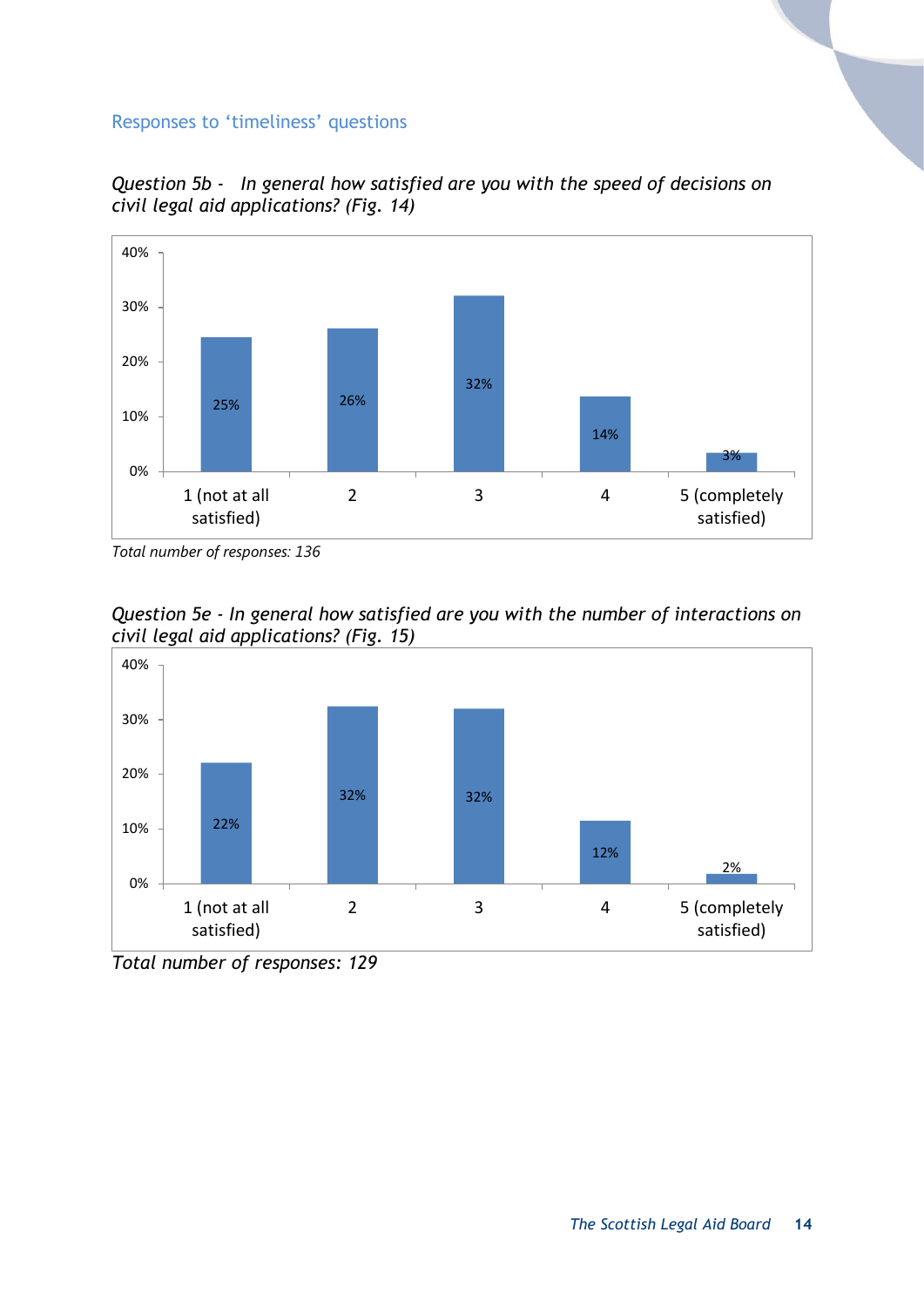

*Question 6d - In general how satisfied are you with the number of interactions on A&A / ABWOR ? (Fig. 16)*

*Question 8b - In general how satisfied are you with the speed of decisions on civil legal aid accounts? (Fig. 17)*



*Total number of responses: 122*

*Total number of responses: 131*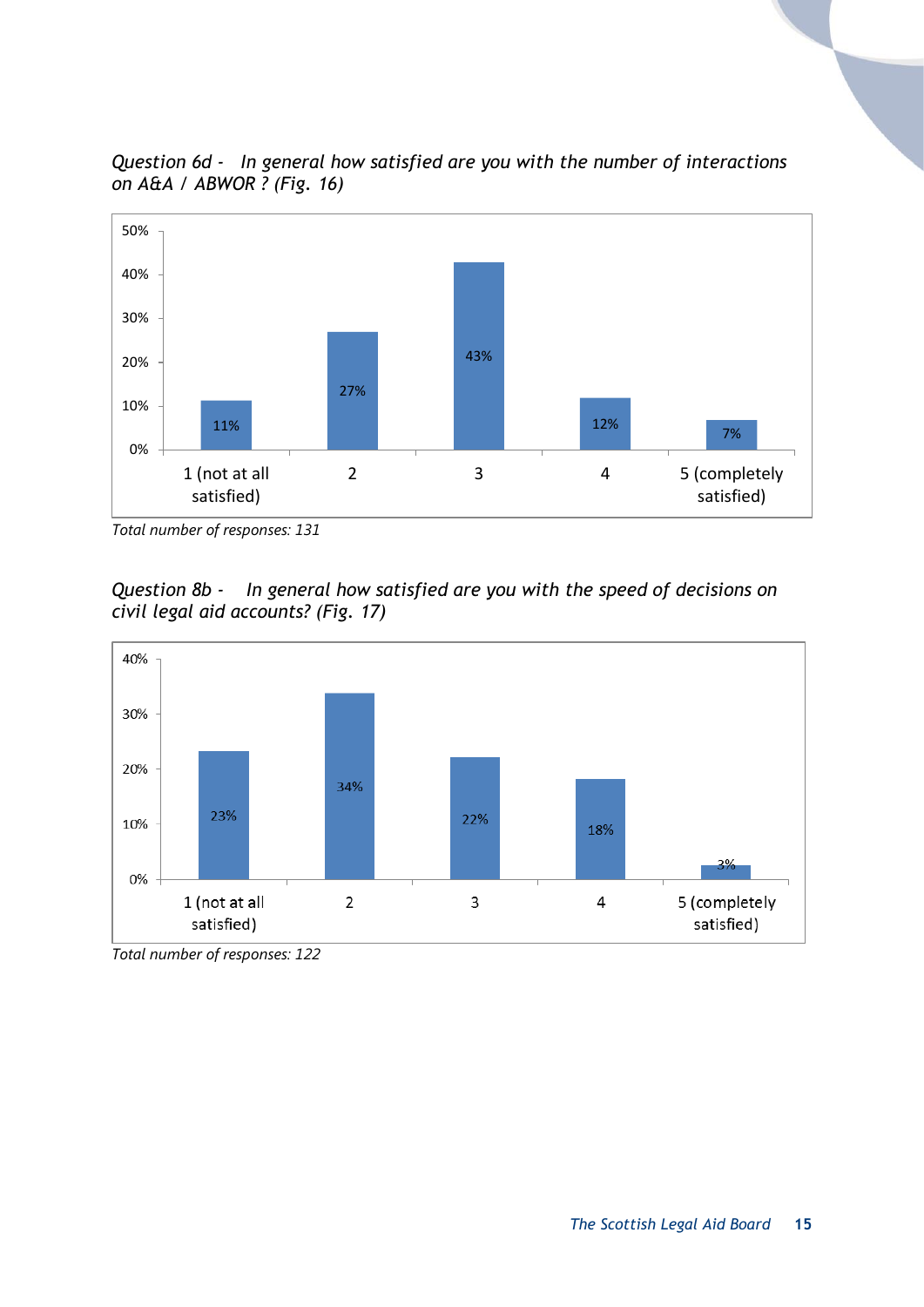*Question 8c - In general how satisfied are you with the number of interactions on civil legal aid accounts? (Fig. 18)*



*Total number of responses: 118*





*Total number of responses: 122*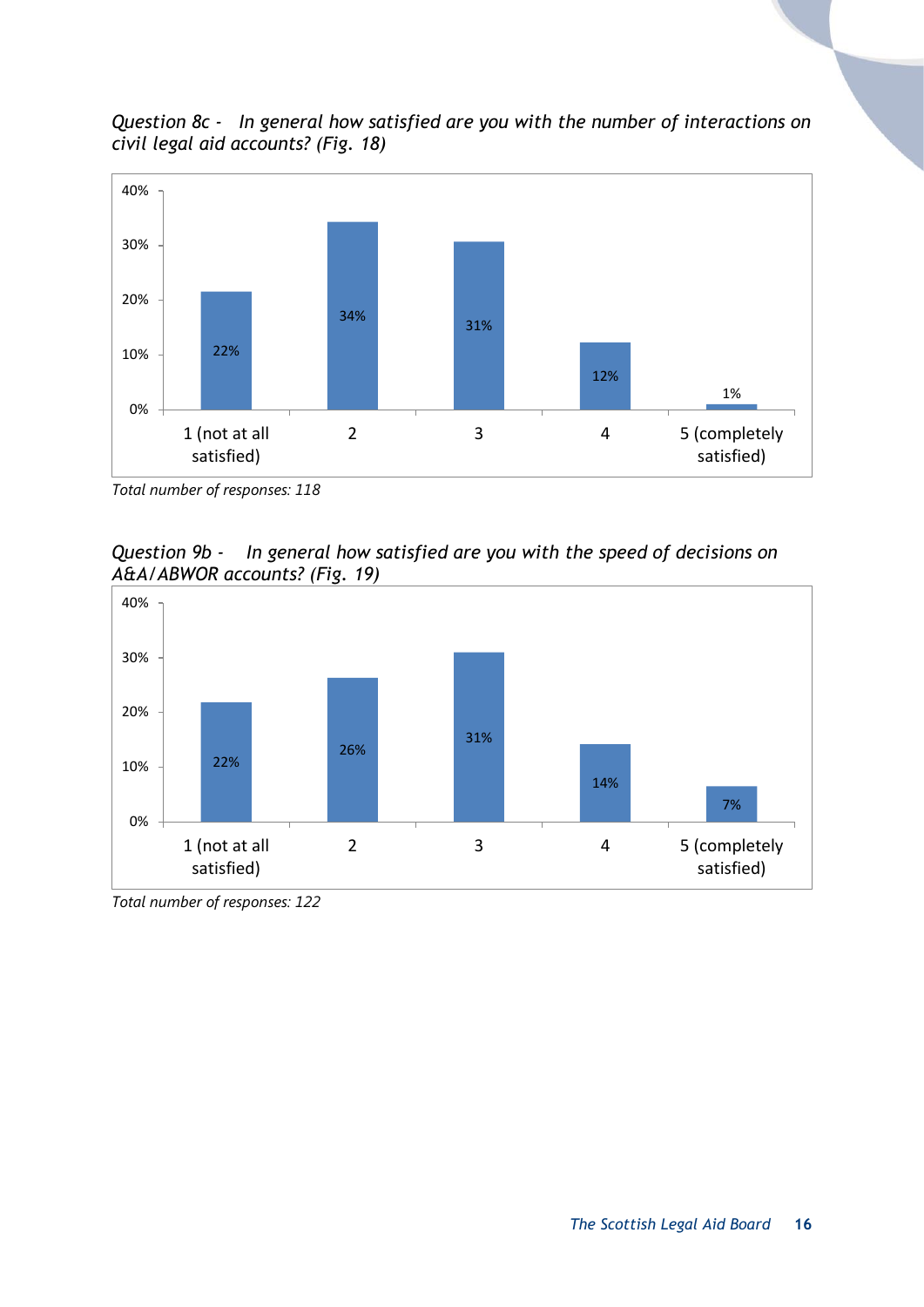*Question 9c - In general how satisfied are you with the number of interactions on A&A/ABWOR accounts? (Fig. 20)*



*Total number of responses: 118*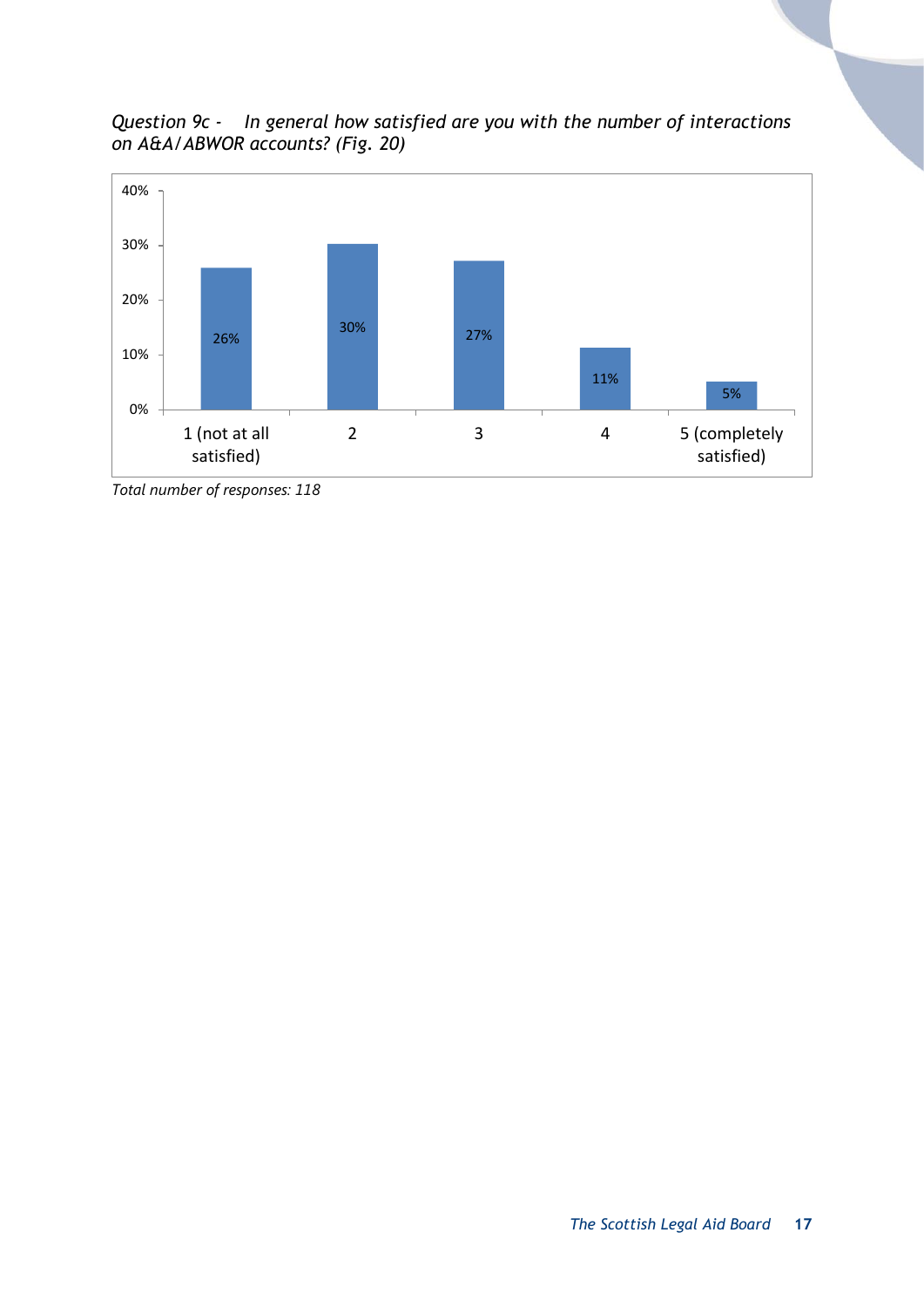#### Information

27. Solicitor views on information provision from the survey are less extreme than on delivery and timeliness. However they are still fairly negative, with solicitors rating themselves as 'dissatisfied' on 5 out of the 8 measures.

28. One overall measure of information provision, whether 'SLAB uses the appropriate channels to deliver information on civil legal assistance', was rated positively by 43%. However respondents were mainly negative or neutral on the helpfulness of guidance on applying for civil legal aid or granting A&A/ABWOR. Respondents were fairly evenly split on whether SLAB provides solicitors with comprehensive information on civil legal assistance, with a slightly greater proportion being negative (38%) than positive (34%).

29. Solicitors were least likely to be satisfied with clarity of information around decisions on accounts and civil legal aid applications. This is likely to be part of a related set of dissatisfactions with the consistency of decisions, discussed previously. This did not apply to such an extent to A&A/ABWOR; the largest proportion held no strong views around this, although the remaining responses were more frequently negative than positive.

30. Key themes from the comments about the written guidance covered the large amount of guidance, the perceived need for solicitors to have background knowledge in order to use it, as well as problems in finding what they were looking for within the guidance.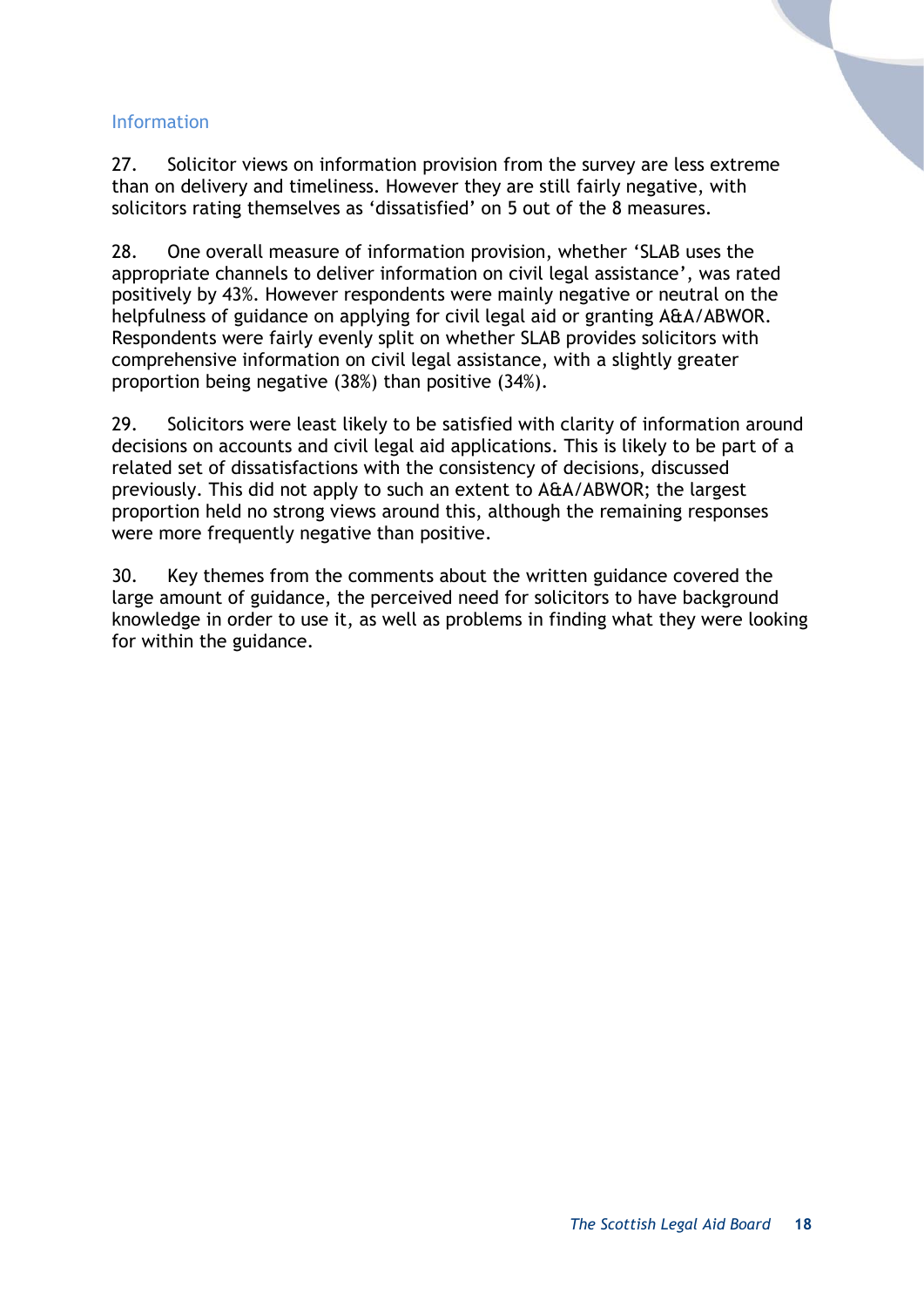#### Responses to 'information' questions



*Question 3b - How satisfied are you that SLAB provides solicitors with comprehensive information on civil legal assistance? (Fig. 21)*

*Question 3c - How satisfied are you that SLAB uses the appropriate channels to deliver information on civil legal assistance? (Fig. 22)*



*Total number of responses: 145*

*Total number of responses: 146*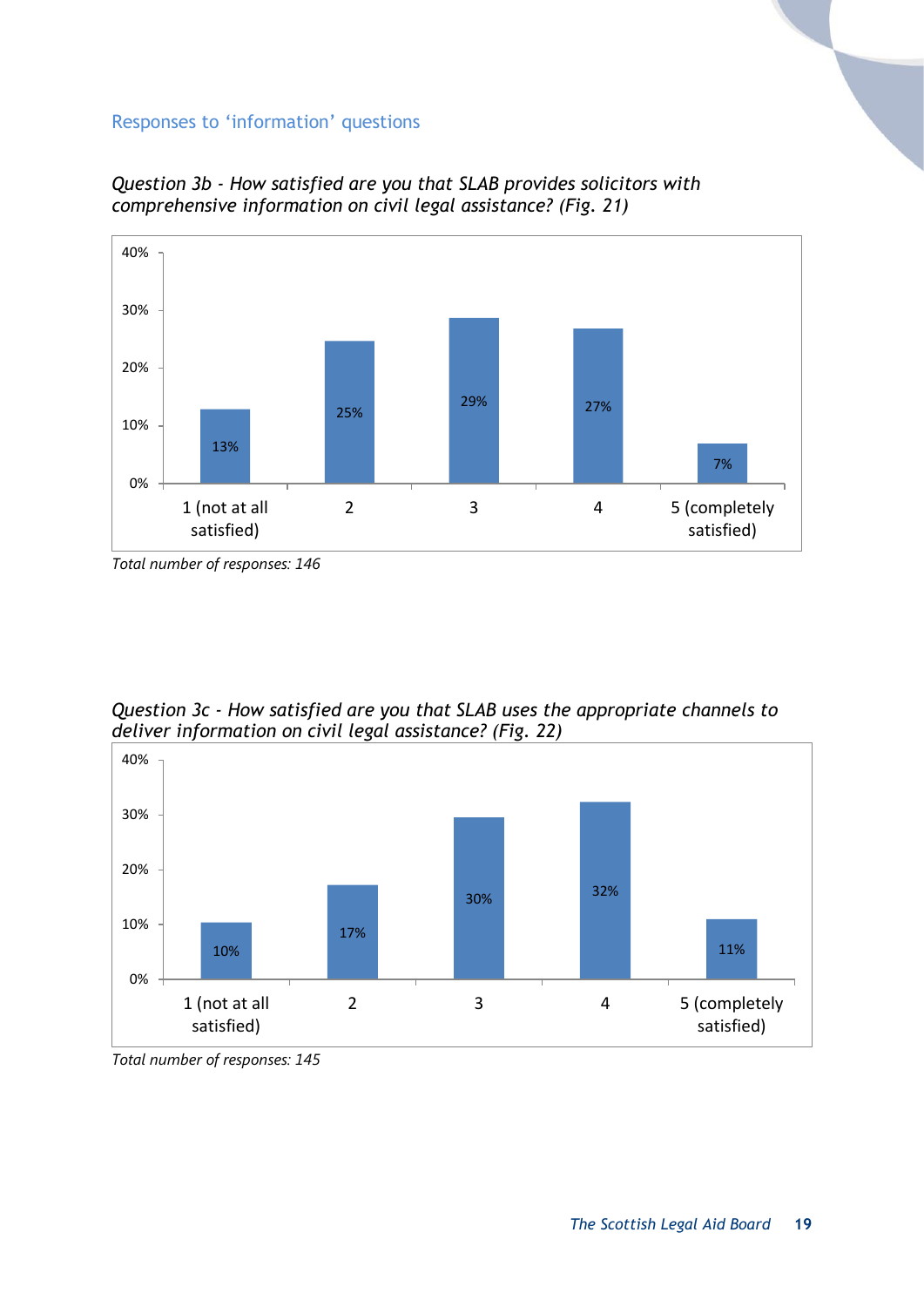*Question 4a - In general how satisfied are you with the helpfulness of guidance on applying for civil legal aid or granting A&A/ABWOR? (Fig. 23)*



*Total number of responses: 136*





*Total number of responses: 136*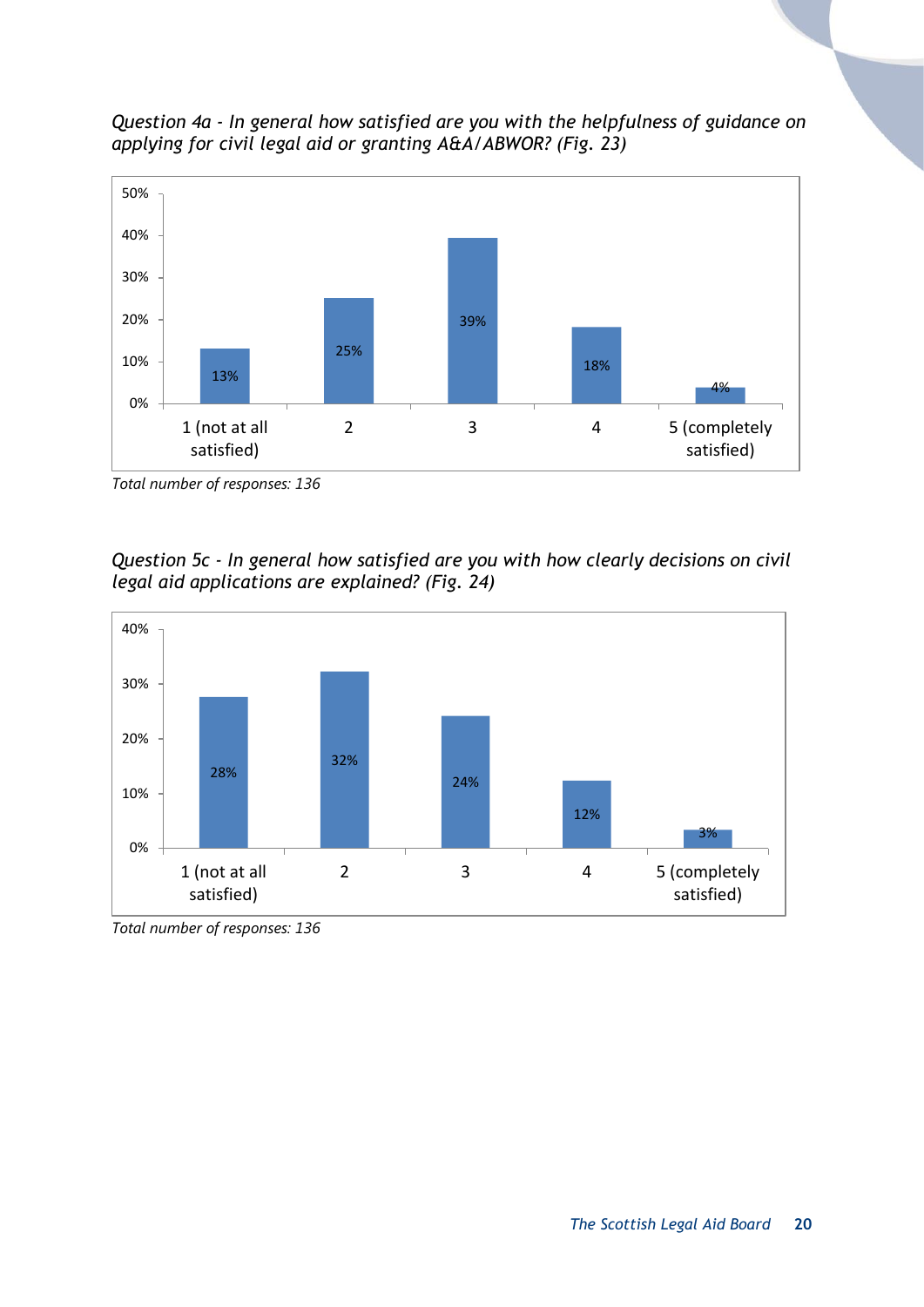

19%

2 3 4 5 (completely

7%

satisfied)

*Question 6b - In general how satisfied are you with how clearly decisions on A&A/ABWOR are explained? (Fig. 25)*

*Total number of responses: 134*

12%

1 (not at all satisfied)

0%

10%

24%

*Question 7a - In general how satisfied are you with the helpfulness of guidance on accounts? (Fig. 26)*



*Total number of responses: 122*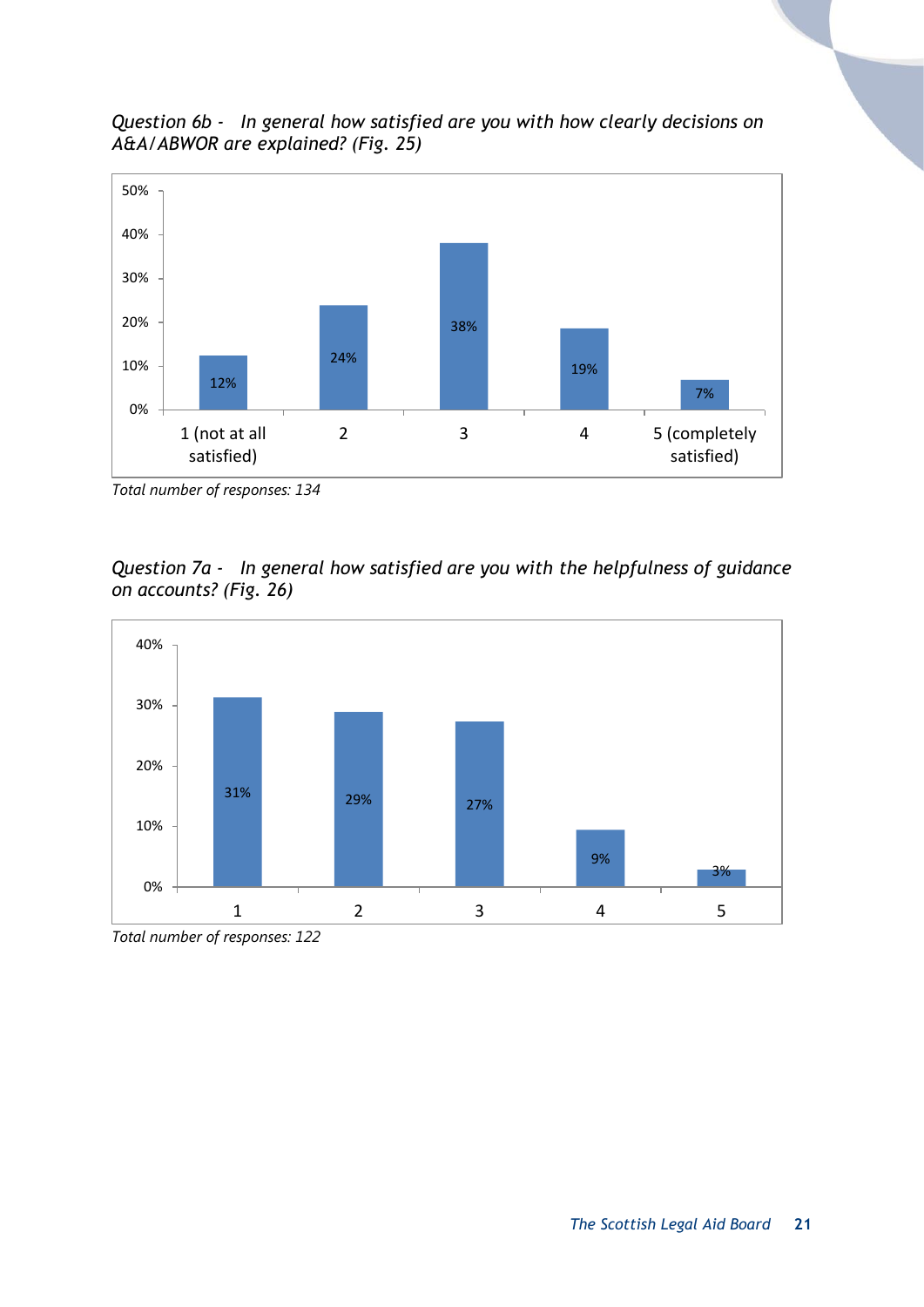*Question 7b - In general how satisfied are you with the way guidance on accounts is presented? (Fig. 27)*



*Total number of responses: 121*





*Total number of responses: 125*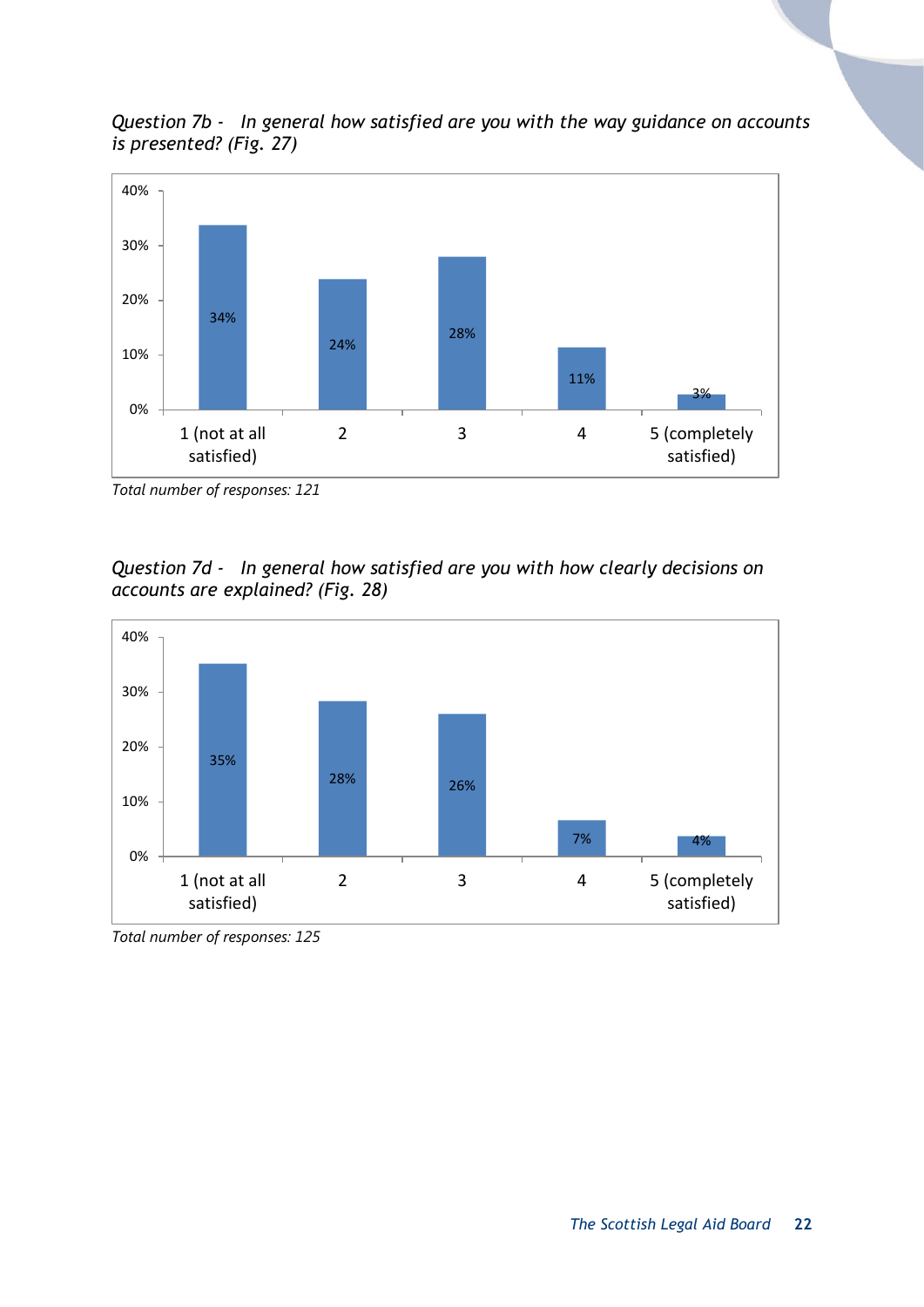#### Professionalism

33. Overall, respondents to the civil solicitors' survey were more likely to be positive than negative that when problems do arise SLAB staff are generally able to assist. They were also positive about the quality of help provided by applications staff. More respondents were dissatisfied than were satisfied with the quality of help provided by accounts staff, with a large proportion having no strong views on this measure.

34. The solicitor comments expanded on their responses to questions about professionalism. These suggest that dissatisfaction with SLAB staff is most often in relation to two things. Firstly, staff lacking sufficient knowledge to respond definitively and, secondly, the impact of bureaucracy (*"the set-up"*)*,* or lack of time, on the ability of staff to do their job.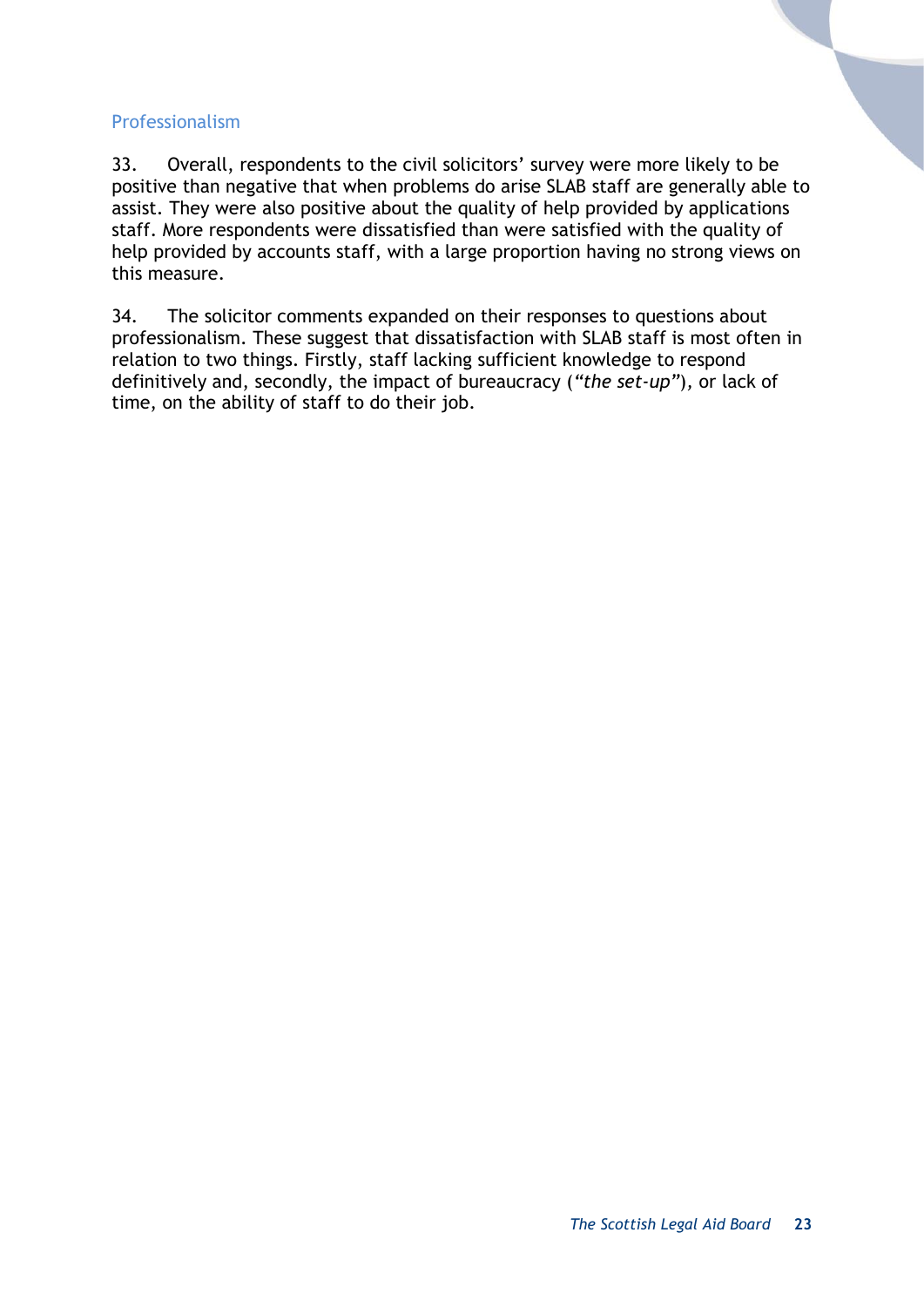#### Responses to 'professionalism' questions



*Question 3d - How satisfied are you that when problems do arise SLAB staff are generally able to assist? (Fig. 29)*

*Total number of responses: 146*

*Question 4c - In general how satisfied are you with the quality of help SLAB applications staff give when this is requested? (Fig. 30)*



*Total number of responses: 132*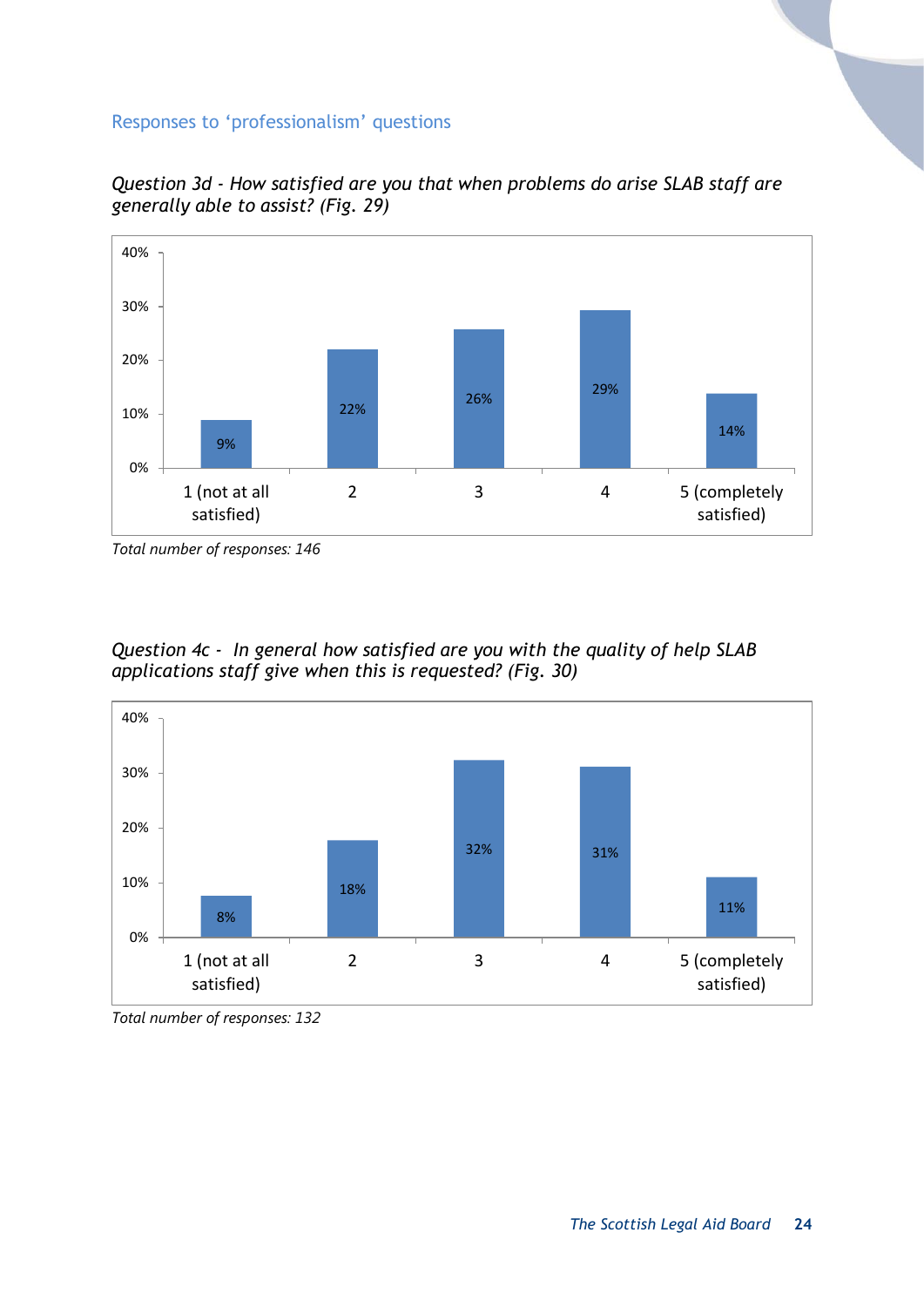

*Question 7f - In general how satisfied are you with the quality of help SLAB accounts staff give when this is requested? (Fig. 31)*

*Total number of responses: 119*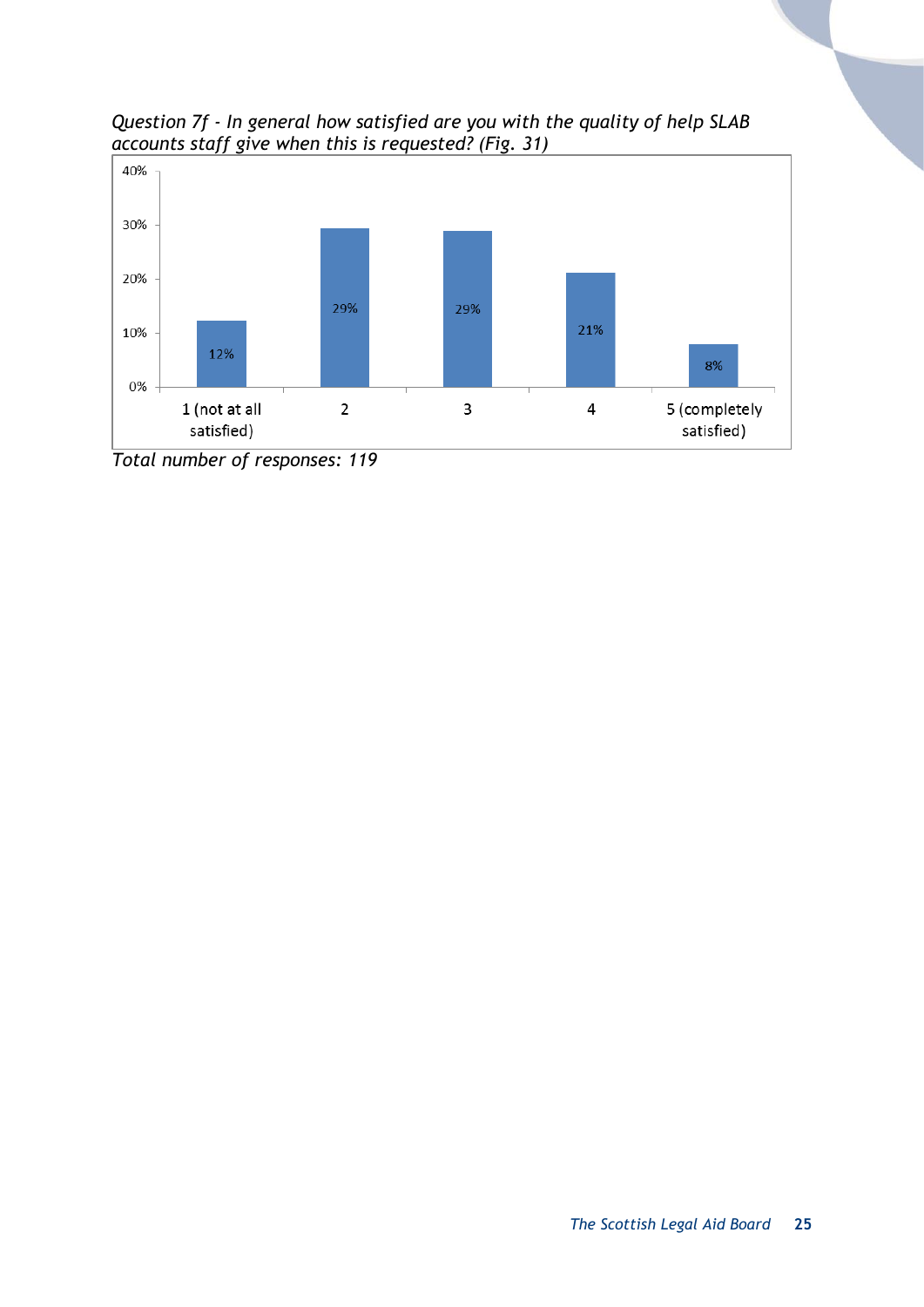#### Staff attitude

36. The survey contained one measure relating to staff attitude. The response to this was positive, with over two-thirds of respondents agreeing that SLAB staff are generally courteous.

Responses to 'staff attitude' question

*Figure 8: Question 3e - How satisfied are you that SLAB staff are generally courteous? (Fig. 32)*



*Total number of responses: 144*